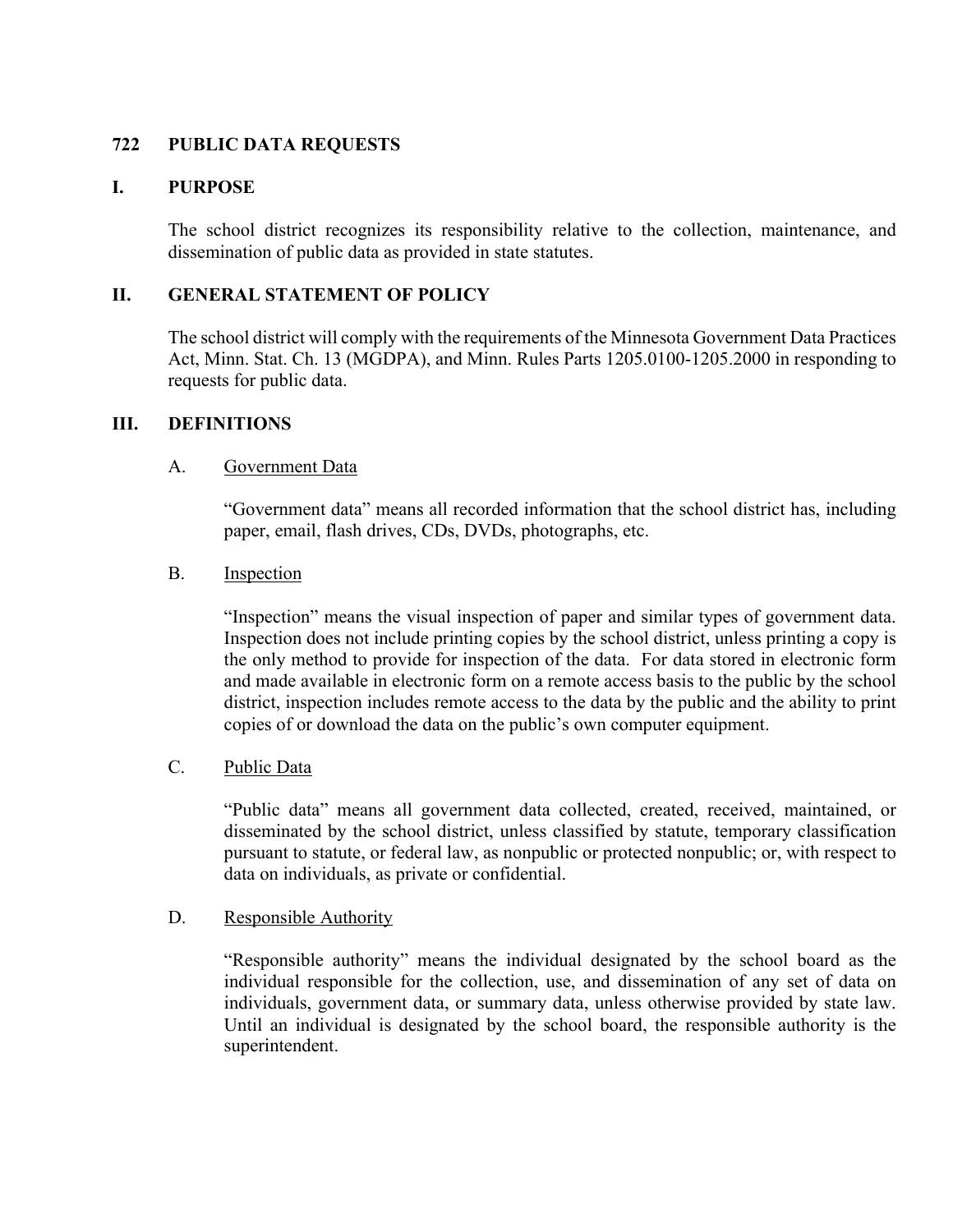# E. Summary Data

"Summary data" means statistical records and reports derived from data on individuals but in which individuals are not identified and from which neither their identities nor any other characteristic that could uniquely identify an individual is ascertainable.

# **IV. REQUESTS FOR PUBLIC DATA**

- A. All requests for public data must be made in writing directed to the responsible authority.
	- 1. A request for public data must include the following information:
		- a. Date the request is made;
		- b. A clear description of the data requested;
		- c. Identification of the form in which the data is to be provided (e.g., inspection, copying, both inspection and copying, etc.); and
		- d. Method to contact the requestor (such as phone number, address, or email address).
	- 2. A requestor is not required to explain the reason for the data request.
	- 3. The identity of the requestor is public, if provided, but cannot be required by the government entity.
	- 4. The responsible authority may seek clarification from the requestor if the request is not clear before providing a response to the data request.
- B. The responsible authority will respond to a data request at reasonable times and places as follows:
	- 1. The responsible authority will notify the requestor in writing as follows:
		- a. The requested data does not exist; or
		- b. The requested data does exist but either all or a portion of the data is not accessible to the requestor; or
			- (1) If the responsible authority determines that the requested data is classified so that access to the requestor is denied, the responsible authority will inform the requestor of the determination in writing, as soon thereafter as possible, and shall cite the specific statutory section, temporary classification, or specific provision of federal law on which the determination is based.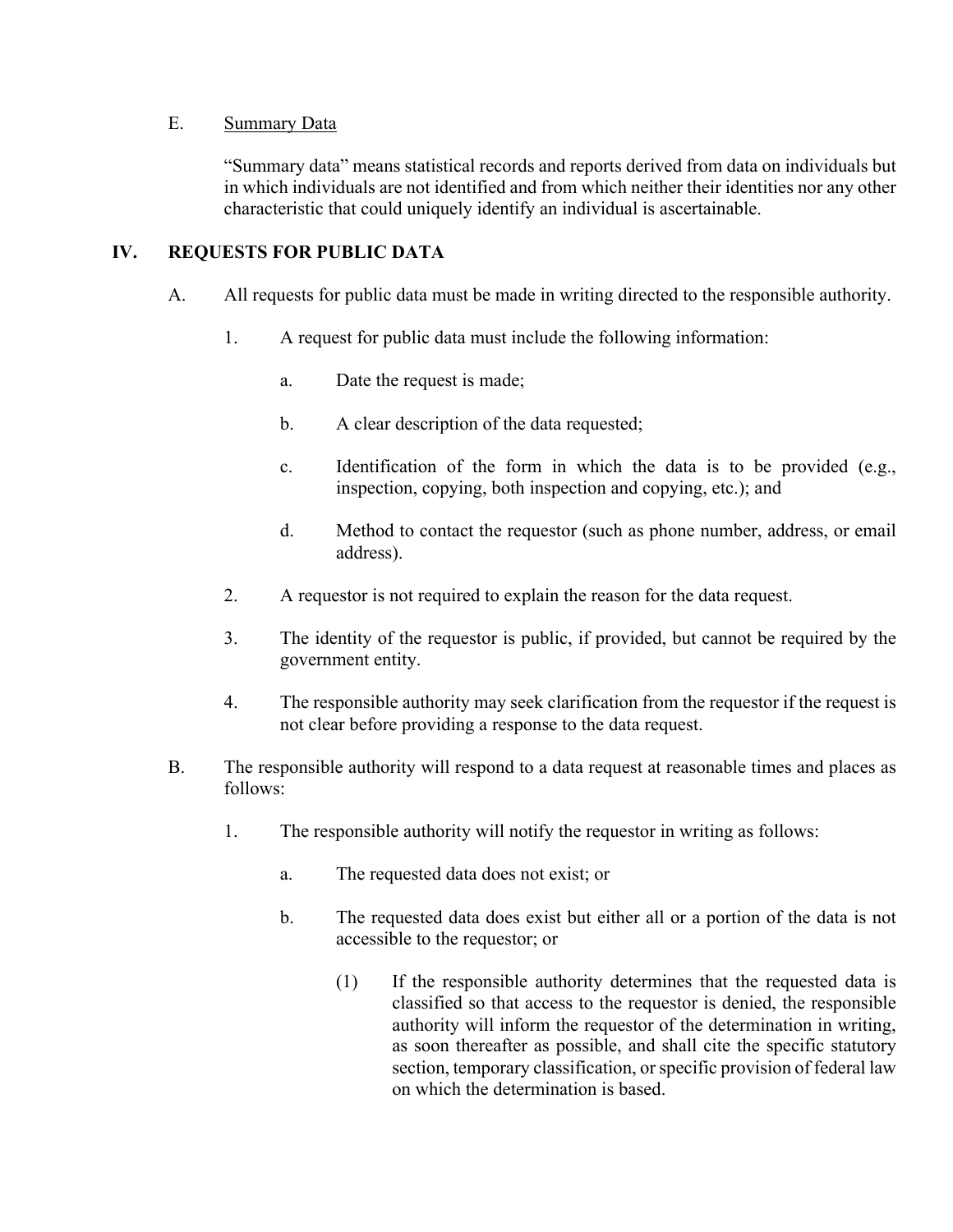- (2) Upon the request of a requestor who is denied access to data, the responsible authority shall certify in writing that the request has been denied and cite the specific statutory section, temporary classification, or specific provision of federal law upon which the denial was based.
- c. The requested data does exist and provide arrangements for inspection of the data, identify when the data will be available for pick-up, or indicate that the data will be sent by mail. If the requestor does not appear at the time and place established for inspection of the data or the data is not picked up within ten (10) business days after the requestor is notified, the school district will conclude that the data is no longer wanted and will consider the request closed.
- 2. The school district's response time may be affected by the size and complexity of the particular request, including necessary redactions of the data, and also by the number of requests made within a particular period of time.
- 3. The school district will provide an explanation of technical terminology, abbreviations, or acronyms contained in the responsive data on request.
- 4. The school district is not required by the MGDPA to create or collect new data in response to a data request, or to provide responsive data in a specific form or arrangement if the school district does not keep the data in that form or arrangement.
- 5. The school district is not required to respond to questions that are not about a particular data request or requests for data in general.

# **V. REQUEST FOR SUMMARY DATA**

- A. A request for the preparation of summary data shall be made in writing directed to the responsible authority.
	- 1. A request for the preparation of summary data must include the following information:
		- a. Date the request is made;
		- b. A clear description of the data requested;
		- c. Identify the form in which the data is to be provided (e.g., inspection, copying, both inspection and copying, etc.); and
		- d. Method to contact requestor (phone number, address, or email address).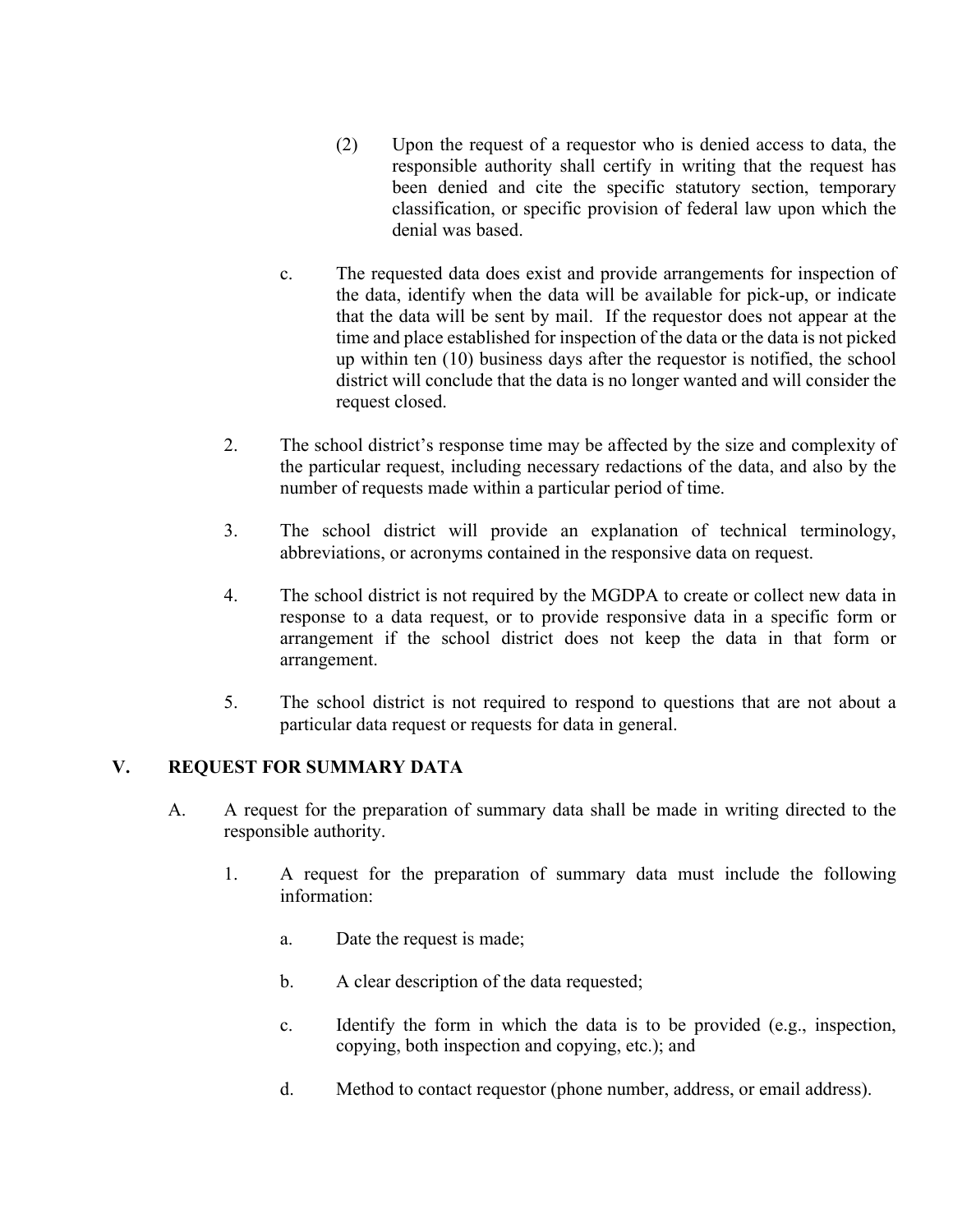- B. The responsible authority will respond within ten (10) business days of the receipt of a request to prepare summary data and inform the requestor of the following:
	- 1. The estimated costs of preparing the summary data, if any; and
	- 2. The summary data requested; or
	- 3. A written statement describing a time schedule for preparing the requested summary data, including reasons for any time delays; or
	- 4. A written statement describing the reasons why the responsible authority has determined that the requestor's access would compromise the private or confidential data.
- C. The school district may require the requestor to pre-pay all or a portion of the cost of creating the summary data before the school district begins to prepare the summary data.

# **VI. COSTS**

- A. Public Data
	- 1. The school district will charge for copies provided as follows:
		- a. 100 or fewer pages of black and white, letter or legal sized paper copies will be charged at 25 cents for a one-sided copy or 50 cents for a two-sided copy.
		- b. More than 100 pages or copies on other materials are charged based upon the actual cost of searching for and retrieving the data and making the copies or electronically sending the data, unless the cost is specifically set by statute or rule.
			- (1) The actual cost of making copies includes employee time, the cost of the materials onto which the data is copied (paper, CD, DVD, etc.), and mailing costs (if any).
			- (2) Also, if the school district does not have the capacity to make the copies, e.g., photographs, the actual cost paid by the school district to an outside vendor will be charged.
	- 2. All charges must be paid for in cash in advance of receiving the copies.
- B. Summary Data
	- 1. Any costs incurred in the preparation of summary data shall be paid by the requestor prior to preparing or supplying the summary data.